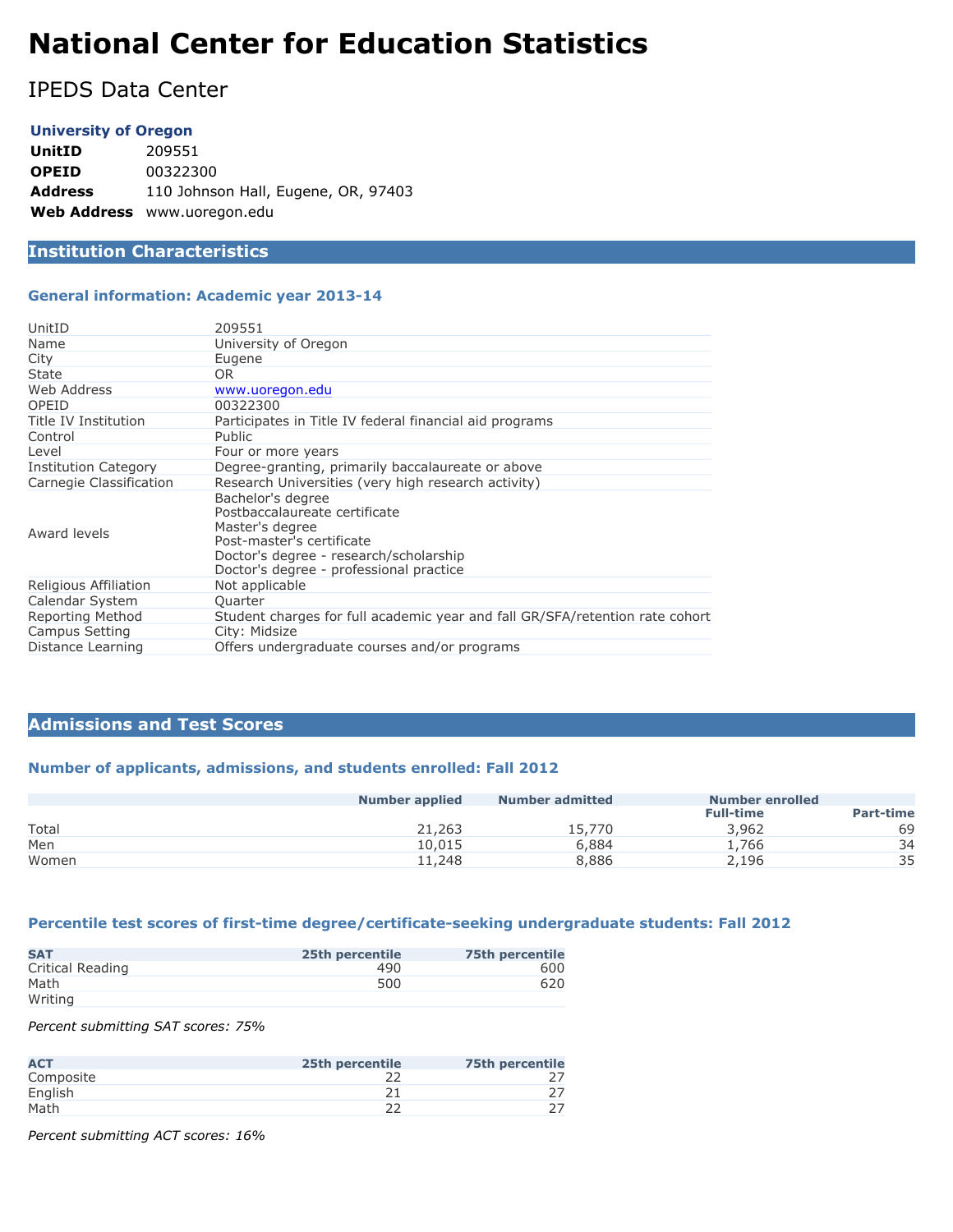#### **Cost of attendance for full-time, first-time, degree/certificate-seeking undergraduates: Academic year 2013-14**

Published tuition and required fees

| In-state                                    | \$9,763  |
|---------------------------------------------|----------|
| Out-of-state                                | \$29,788 |
| Books and supplies                          | \$1,050  |
| On-campus room and board                    | \$11,109 |
| On-campus other expenses                    | \$2,430  |
| Off-campus (not with family) room and board | \$11,109 |
| Off-campus (not with family) other expenses | \$2,430  |
| Off-campus (with family) other expenses     | \$2,430  |
| <b>Total Cost</b>                           |          |
| On-campus, in-state                         | \$24,352 |
| On-campus, out-of-state                     | \$44,377 |
| Off-campus (not with family), in-state      | \$24,352 |
| Off-campus (not with family), out of state  | \$44,377 |
| Off-campus (with family), in-state          | \$13,243 |
| Off-campus (with family), out-of-state      | \$33,268 |

#### **Typical tuition and required fees for full-time students: Academic year 2013-14**

| <b>Level of student</b>        | In-state | <b>Out-of-state</b> |
|--------------------------------|----------|---------------------|
| Undergraduate                  | \$9,763  | \$29,788            |
| Graduate                       | \$15,307 | \$23,839            |
| Doctor's professional practice |          |                     |
| Law                            | \$29,492 | \$36,746            |

## **Student Financial Aid**

#### **Student Financial Aid, 2011-12**

| <b>Percent receiving aid</b>                                             | Average amount of aid received |
|--------------------------------------------------------------------------|--------------------------------|
|                                                                          |                                |
| 51%                                                                      | \$6,970                        |
| 26%                                                                      | \$4,287                        |
| 44%                                                                      | \$7,474                        |
| Full-time, first-time, degree/certificate-seeking undergraduate students |                                |
| 74%                                                                      |                                |
| 58%                                                                      | \$7,074                        |
| 25%                                                                      | \$4,307                        |
| 25%                                                                      | \$4,236                        |
| 3%                                                                       | \$747                          |
| 16%                                                                      | \$1,874                        |
| 55%                                                                      | \$4,956                        |
| 49%                                                                      | \$6,562                        |
| 48%                                                                      | \$5,750                        |
| 2%                                                                       | \$18,504                       |
|                                                                          |                                |

# **Net Price**

**Average net price of attendance for full-time, first-time, degree/certificate-seeking undergraduate students who paid the in-state or in-district tuition rate and were awarded grant or scholarship aid: 2009-10 - 2011-12**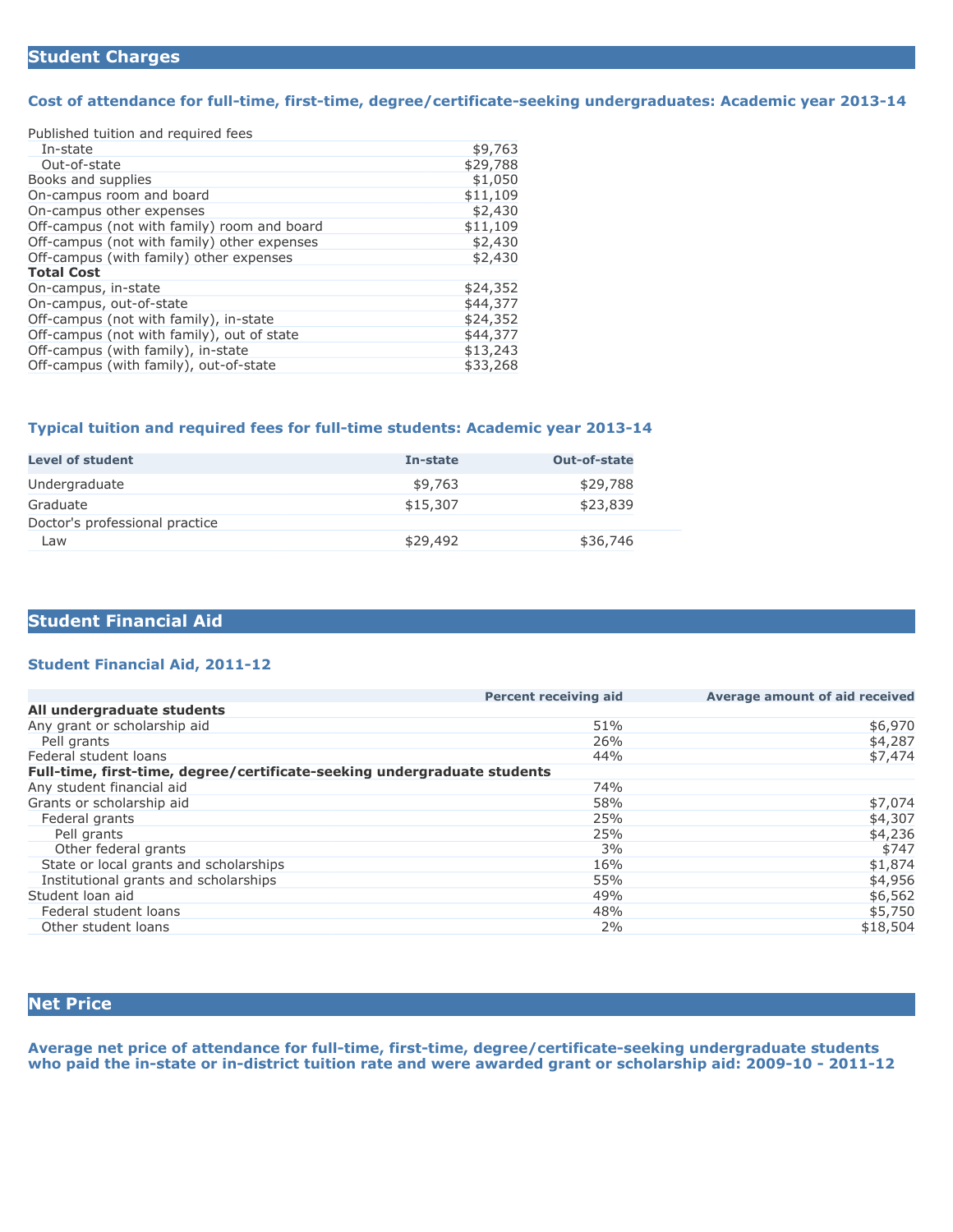

#### **Average net price of attendance for full-time, first-time, degree/certificate-seeking undergraduate students who paid the in-state or in-district tuition rate and were awarded Title IV aid, by income: 2009-10 - 2011-12**

| 2009-10  | 2010-11  | 2011-12  |
|----------|----------|----------|
| \$8,264  | \$9,930  | \$11,188 |
| \$10,692 | \$12,170 | \$12,698 |
| \$15,094 | \$16,050 | \$16,561 |
| \$18,134 | \$19,090 | \$20,001 |
| \$18,257 | \$19,445 | \$20,683 |
|          |          |          |

# **Enrollment**

## **Unduplicated 12-month headcount and total FTE, by student level: 2012-13**



#### **Enrollment by gender, student level, and full- and part-time status: Fall 2012**

|                               | <b>Total</b> | Men    | Women  |
|-------------------------------|--------------|--------|--------|
| All students                  | 24,518       | 11,751 | 12,767 |
| Undergraduate                 | 20,809       | 9,994  | 10,815 |
| Degree/certificate seeking    | 20,464       | 9,805  | 10,659 |
| First-time                    | 4,031        | 1,800  | 2,231  |
| Transfer-ins                  | 1,613        | 805    | 808    |
| Continuing                    | 14,820       | 7,200  | 7,620  |
| Nondegree/certificate seeking | 345          | 189    | 156    |
| Graduate                      | 3,709        | 1,757  | 1,952  |
| Full-time students            | 21,914       | 10,458 | 11,456 |
| Undergraduate                 | 18,847       | 8,993  | 9,854  |
| Degree/certificate seeking    | 18,820       | 8,986  | 9,834  |
| First-time                    | 3,962        | 1,766  | 2,196  |
| Transfer-ins                  | 1,397        | 713    | 684    |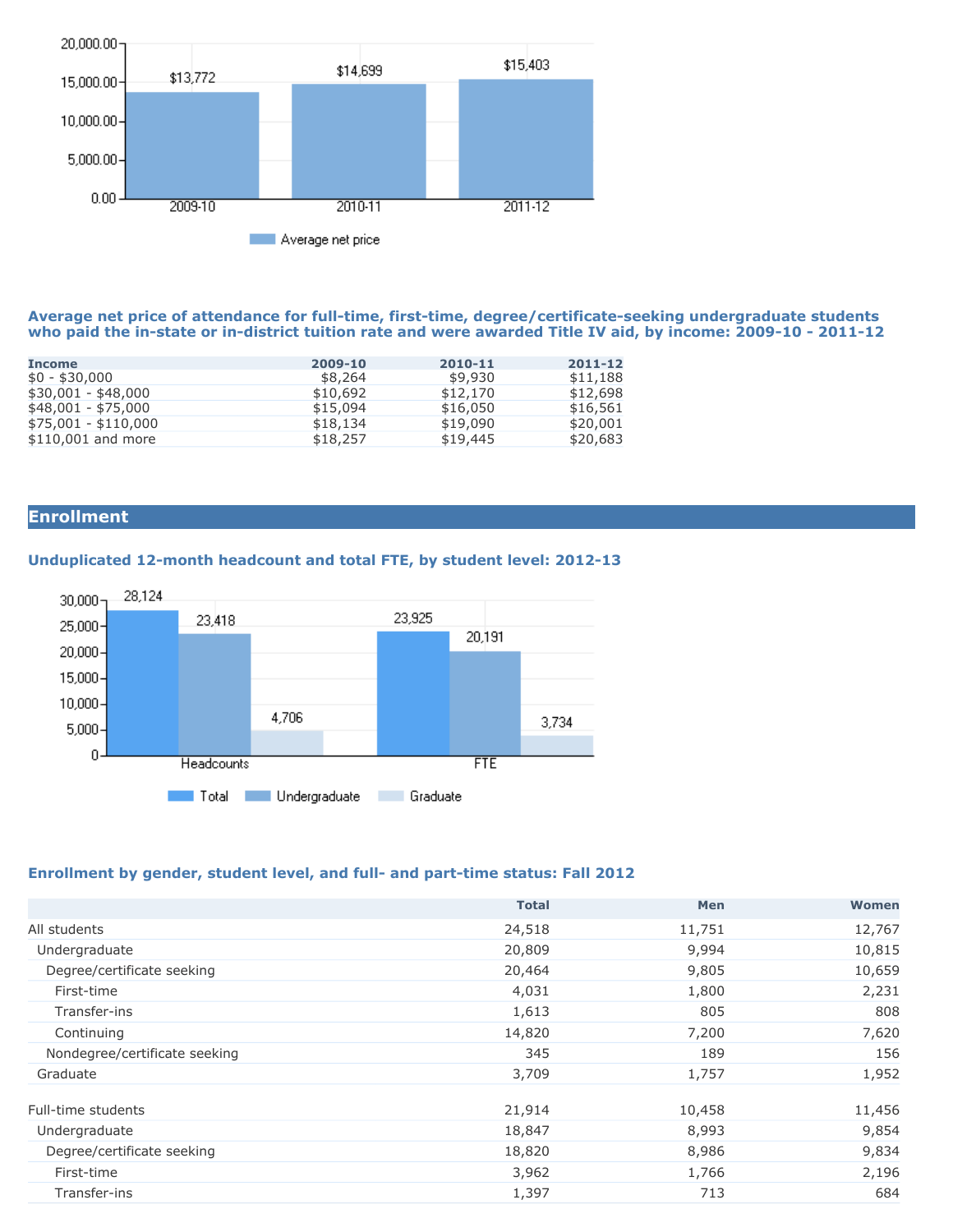| Continuing                    | 13,461 | 6,507 | 6,954 |
|-------------------------------|--------|-------|-------|
| Nondegree/certificate seeking | 27     |       | 20    |
| Graduate                      | 3,067  | 1,465 | 1,602 |
| Part-time students            | 2,604  | 1,293 | 1,311 |
| Undergraduate                 | 1,962  | 1,001 | 961   |
| Degree/certificate seeking    | 1,644  | 819   | 825   |
| First-time                    | 69     | 34    | 35    |
| Transfer-ins                  | 216    | 92    | 124   |
| Continuing                    | 1,359  | 693   | 666   |
| Nondegree/certificate seeking | 318    | 182   | 136   |
| Graduate                      | 642    | 292   | 350   |

## **Percent of all students enrolled, by race/ethnicity: Fall 2012**



## **Percent of all students enrolled, by age: Fall 2012**



**Enrollment by distance education: Fall 2012**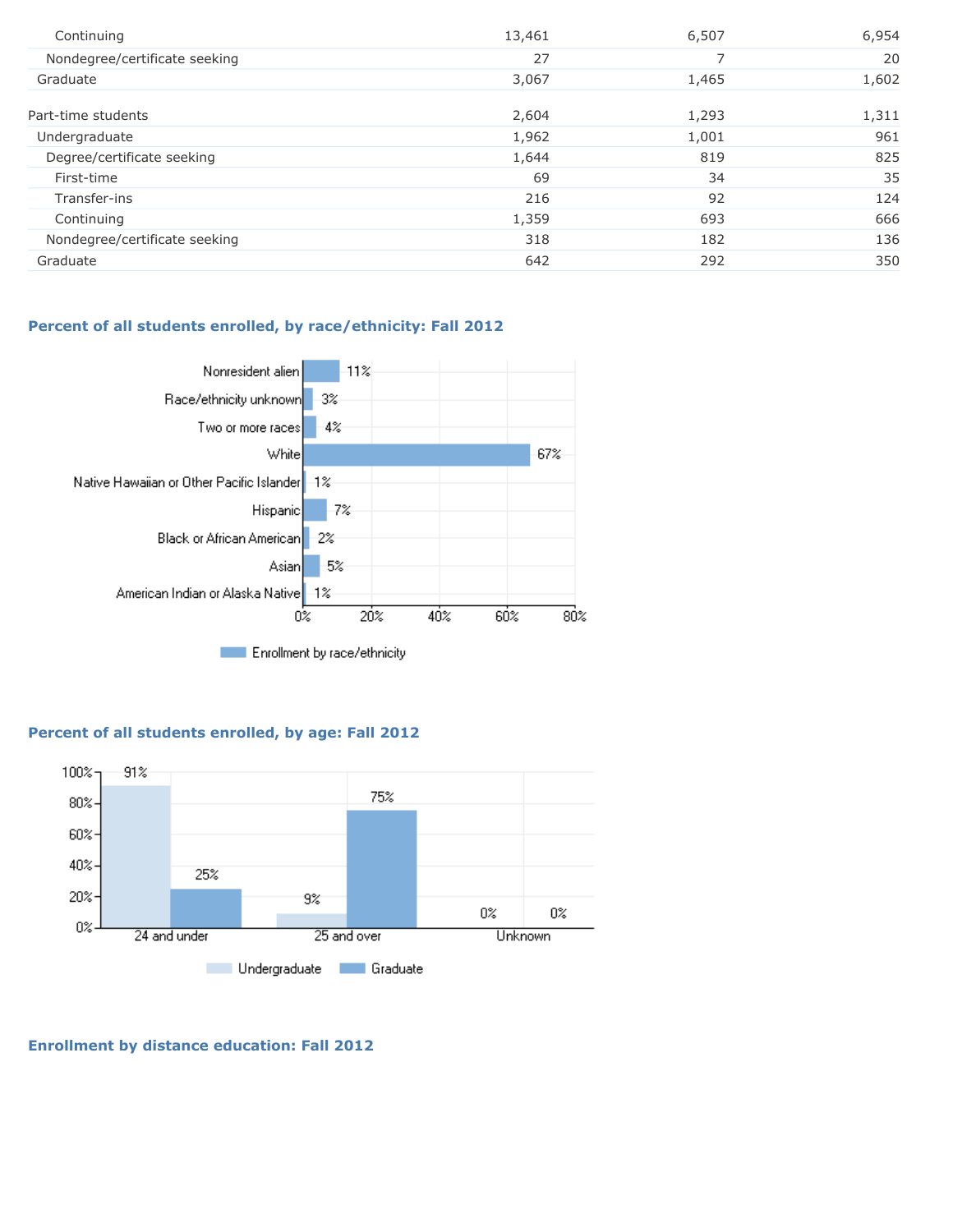

## **Residence of first-time degree/certificate-seeking undergraduates: Fall 2012**



# **Retention and Graduation**

#### **First to second year retention rates of first-time bachelor's degree-seeking undergraduates: Fall 2012**



**Bachelor's degree graduation rates of full-time, first-time, degree/certificate-seeking undergraduates within 4 years, 6 years, and 8 years: 2004 cohort**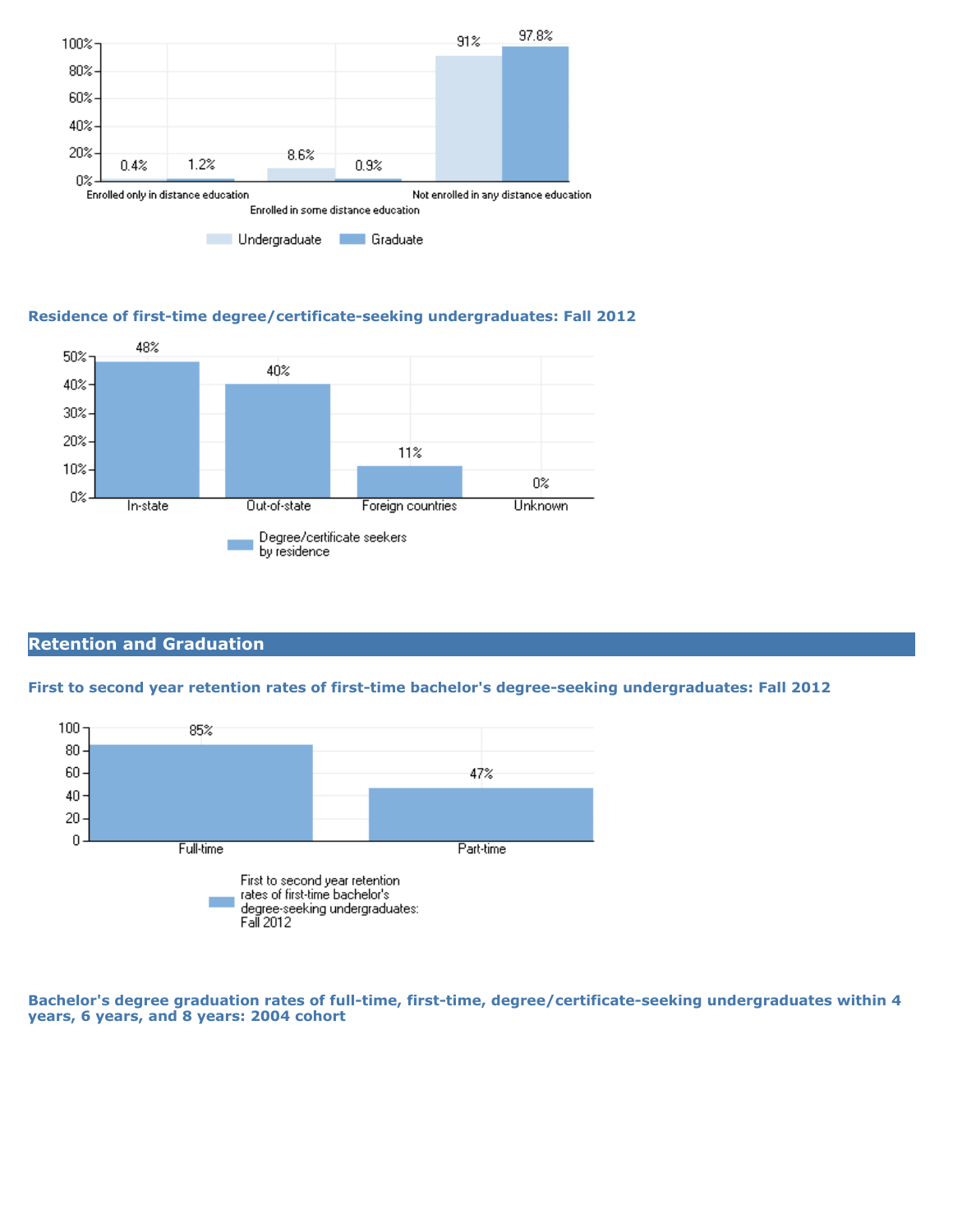

#### **Graduation rates of full-time, first-time, degree/certificate-seeking undergraduates within 150% of normal time to program completion, by gender and race/ethnicity and transfer out-rate: 2006 cohort**

|                                                                            | Rate |
|----------------------------------------------------------------------------|------|
| <b>Overall graduation rates</b>                                            |      |
| Total                                                                      | 67%  |
| Men                                                                        | 66%  |
| Women                                                                      | 69%  |
| American Indian or Alaska Native                                           | 51%  |
| Asian                                                                      | 73%  |
| Black or African American                                                  | 56%  |
| Hispanic or Latino                                                         | 53%  |
| Native Hawaiian or Other Pacific Islander                                  |      |
| White                                                                      | 69%  |
| Two or more races                                                          |      |
| Race/ethnicity unknown                                                     | 67%  |
| Nonresident alien                                                          | 50%  |
| <b>Transfer out-rate</b>                                                   | 7%   |
| Craduation rates are bosed on the studentle completion status as of August |      |

*Graduation rates are based on the student's completion status as of August 31, 2012.*

# **Completions**

#### **Number of degrees and certificates awarded, by level and race/ethnicity and gender: 2012-13**

| Total                                        |                                                          |                                                          |             |                   |                          |                                             |                                      |                          |
|----------------------------------------------|----------------------------------------------------------|----------------------------------------------------------|-------------|-------------------|--------------------------|---------------------------------------------|--------------------------------------|--------------------------|
| Race/ethnicity and<br>Gender                 | <b>Certificates</b><br><b>Below</b><br><b>Bachelor's</b> | <b>Certificates</b><br><b>Above</b><br><b>Bachelor's</b> | Associate's | <b>Bachelor's</b> | Master's                 | Doctor's<br>research/<br>scholarship        | Doctor's<br>professional<br>practice | <b>Doctor's</b><br>other |
| Grand total                                  |                                                          | 332                                                      | $\Omega$    | 4,622             | 949                      | 169                                         | 149                                  | 0                        |
| American Indian or<br>Alaska Native          |                                                          | 8                                                        | $\Omega$    | 36                | 14                       |                                             |                                      | 0                        |
| Asian                                        |                                                          | 19                                                       |             | 260               | 52                       |                                             | 12                                   | 0                        |
| <b>Black or African</b><br>American          |                                                          |                                                          | $\Omega$    | 67                | 12                       |                                             | 3                                    | 0                        |
| Hispanic or Latino                           | 0                                                        | 22                                                       | $\Omega$    | 267               | 40                       | 5.                                          | 5                                    | 0                        |
| Native Hawaiian or<br>Other Pacific Islander |                                                          |                                                          | $\Omega$    | 29                | $\overline{\phantom{a}}$ |                                             | $\Omega$                             | 0                        |
| White                                        |                                                          | 250                                                      | $\Omega$    | 3,329             | 649                      | 97                                          | 124                                  | 0                        |
| Two or more races                            |                                                          |                                                          |             | 112               | 9                        |                                             |                                      | 0                        |
| Race/ethnicity<br>unknown                    |                                                          | 17                                                       | $\Omega$    | 205               | 64                       | 24                                          | 2                                    | 0                        |
| Nonresident alien                            |                                                          | 11                                                       | $\Omega$    | 317               | 107                      | 28                                          | 0                                    | 0                        |
| Men                                          |                                                          |                                                          |             |                   |                          |                                             |                                      |                          |
| Race/ethnicity and<br>Gender                 | <b>Certificates</b><br><b>Below</b><br><b>Rachelor's</b> | <b>Certificates</b><br><b>Above</b><br><b>Racholor's</b> | Associate's | <b>Bachelor's</b> | Master's                 | Doctor's<br>research/<br><b>scholarchin</b> | Doctor's<br>professional<br>nractice | <b>Doctor's</b><br>other |

| Race/ethnicity and<br><b>Gender</b>          | Certificates<br><b>Below</b><br><b>Bachelor's</b> | <b>Certificates</b><br><b>Above</b><br><b>Bachelor's</b> | <b>Associate's</b> | Bachelor's | <b>Master's</b> | Doctor's<br>research/<br>scholarship | Doctor's<br>professional<br>practice | Doctor's<br>other |
|----------------------------------------------|---------------------------------------------------|----------------------------------------------------------|--------------------|------------|-----------------|--------------------------------------|--------------------------------------|-------------------|
| Grand total                                  | 0                                                 | 105                                                      |                    | 2,198      | 395             | 78                                   | 89                                   | 0                 |
| American Indian or<br>Alaska Native          |                                                   |                                                          |                    | 18         |                 |                                      |                                      | $\Omega$          |
| Asian                                        | 0                                                 |                                                          |                    | 115        | 22              |                                      | 4                                    | $\Omega$          |
| Black or African<br>American                 |                                                   |                                                          |                    | 37         |                 |                                      |                                      | $\Omega$          |
| Hispanic or Latino                           | 0                                                 |                                                          |                    | 119        | 21              |                                      | 4                                    | $\Omega$          |
| Native Hawaiian or<br>Other Pacific Islander |                                                   |                                                          |                    | q          |                 |                                      |                                      | $\Omega$          |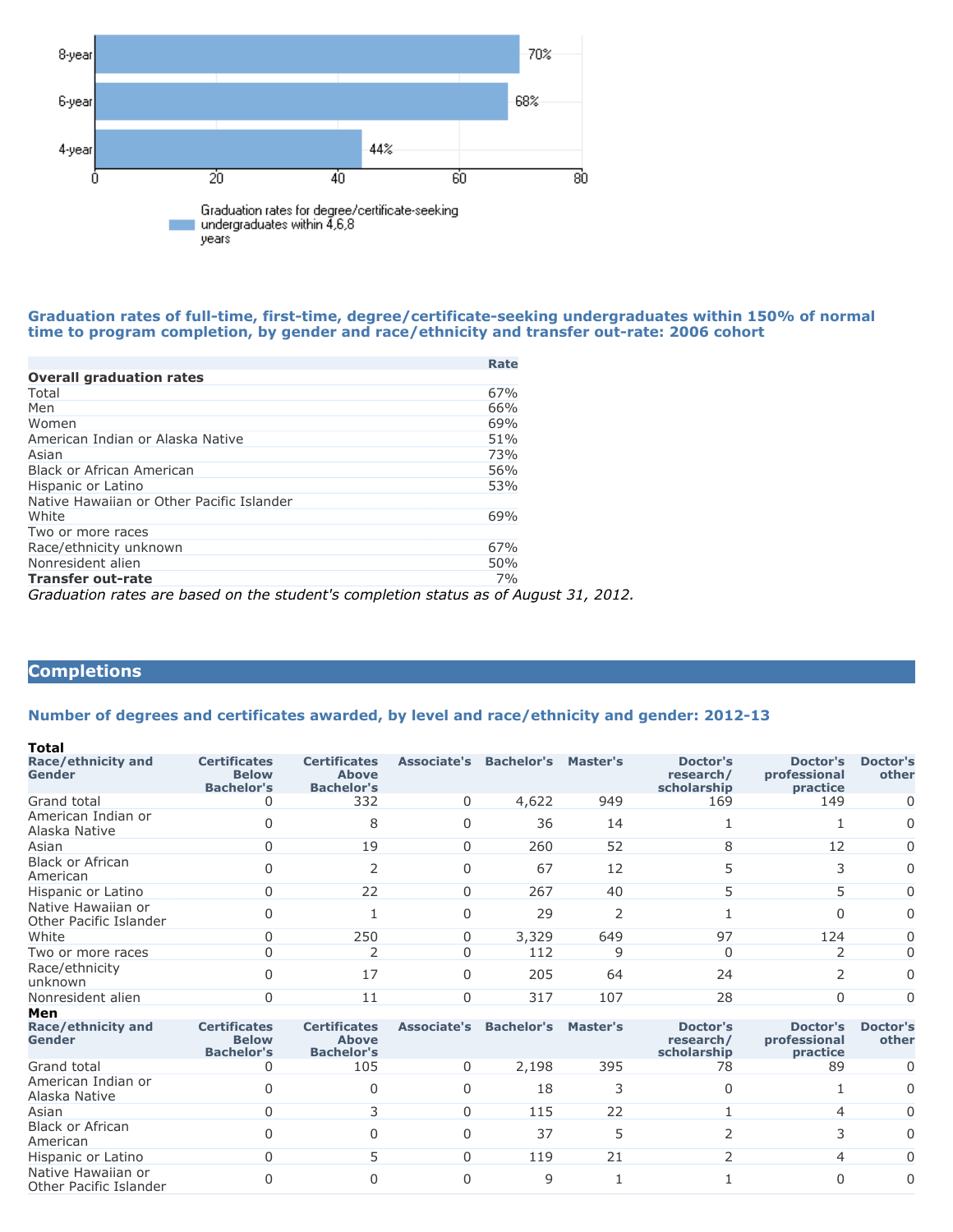| White                                        |                                                          | 82                                                       | $\Omega$ | 1,593                           | 260 | 47                                   | 73                                   |                          |
|----------------------------------------------|----------------------------------------------------------|----------------------------------------------------------|----------|---------------------------------|-----|--------------------------------------|--------------------------------------|--------------------------|
| Two or more races                            |                                                          |                                                          |          | 61                              |     |                                      |                                      | O                        |
| Race/ethnicity<br>unknown                    |                                                          | 8                                                        |          | 83                              | 31  | 14                                   |                                      | O                        |
| Nonresident alien                            |                                                          | 6                                                        |          | 163                             | 45  | 11                                   |                                      | 0                        |
| Women                                        |                                                          |                                                          |          |                                 |     |                                      |                                      |                          |
| Race/ethnicity and<br>Gender                 | <b>Certificates</b><br><b>Below</b><br><b>Bachelor's</b> | <b>Certificates</b><br><b>Above</b><br><b>Bachelor's</b> |          | Associate's Bachelor's Master's |     | Doctor's<br>research/<br>scholarship | Doctor's<br>professional<br>practice | <b>Doctor's</b><br>other |
| Grand total                                  |                                                          | 227                                                      | $\Omega$ | 2,424                           | 554 | 91                                   | 60                                   | 0                        |
| American Indian or<br>Alaska Native          |                                                          | 8                                                        |          | 18                              | 11  |                                      | 0                                    | 0                        |
| Asian                                        |                                                          | 16                                                       | 0        | 145                             | 30  |                                      | 8                                    | 0                        |
| <b>Black or African</b><br>American          |                                                          | C                                                        |          | 30                              | 7   |                                      | <sup>0</sup>                         | 0                        |
| Hispanic or Latino                           |                                                          | 17                                                       | 0        | 148                             | 19  |                                      |                                      | 0                        |
| Native Hawaiian or<br>Other Pacific Islander |                                                          |                                                          |          | 20                              |     |                                      | <sup>0</sup>                         | O                        |
| White                                        |                                                          | 168                                                      |          | 1,736                           | 389 | 50                                   | 51                                   | 0                        |
| Two or more races                            |                                                          |                                                          |          | 51                              |     |                                      | $\Omega$                             | 0                        |
| Race/ethnicity<br>unknown                    |                                                          | 9                                                        |          | 122                             | 33  | 10                                   | $\Omega$                             | 0                        |
| Nonresident alien                            |                                                          |                                                          |          | 154                             | 62  | 17                                   | 0                                    | 0                        |
|                                              |                                                          |                                                          |          |                                 |     |                                      |                                      |                          |

# **Number of degrees and certificates awarded, by level and program: 2012-13**

| <b>Program</b>                                                      | <b>Certificates</b><br><b>Below</b><br><b>Bachelor's</b> | <b>Above</b><br><b>Bachelor's</b> | CertificatesAssociate'sBachelor'sMaster's Doctor's research/ |                          | <b>Doctor's</b><br>scholarship professional practice |                          | <b>Doctor's</b><br>other |                          |
|---------------------------------------------------------------------|----------------------------------------------------------|-----------------------------------|--------------------------------------------------------------|--------------------------|------------------------------------------------------|--------------------------|--------------------------|--------------------------|
| Grand total                                                         | $\overline{\phantom{a}}$                                 | 332                               | $\blacksquare$                                               | 4,622                    | 949                                                  | 169                      | 149                      | $\overline{\phantom{a}}$ |
| <b>Natural Resources</b><br>and Conservation                        | $\overline{a}$                                           |                                   | ÷.                                                           | 102                      | 11                                                   | $\mathbf{1}$             |                          |                          |
| Architecture and<br><b>Related Services</b>                         | $\overline{a}$                                           | 14                                | $\overline{\phantom{a}}$                                     | 87                       | 142                                                  | $\overline{2}$           |                          |                          |
| Area, Ethnic,<br>Cultural, Gender, and<br>Group Studies             |                                                          | $\overline{2}$                    | ÷                                                            | 53                       | $\overline{7}$                                       | L.                       |                          |                          |
| Communication,<br>Journalism, and<br>Related Programs               |                                                          | 2                                 | ÷                                                            | 462                      | 22                                                   | 6                        |                          |                          |
| Computer and<br><b>Information Sciences</b><br>and Support Services |                                                          |                                   |                                                              | 49                       | 16                                                   | $\overline{2}$           |                          |                          |
| Education                                                           | $\sim$                                                   | 227                               | $\sim$                                                       | 94                       | 171                                                  | 30                       | $\sim$                   |                          |
| Foreign Languages,<br>Literatures, and<br>Linguistics               |                                                          | 23                                | $\bar{a}$                                                    | 195                      | 41                                                   | 13                       |                          |                          |
| Legal Professions and<br><b>Studies</b>                             |                                                          | $\overline{\phantom{a}}$          | ÷,                                                           | $\overline{\phantom{a}}$ | 12                                                   | $\overline{\phantom{a}}$ | 149                      |                          |
| English Language and<br>Literature/Letters                          |                                                          | $\overline{2}$                    | $\overline{\phantom{a}}$                                     | 141                      | 31                                                   | 6                        | $\overline{\phantom{a}}$ |                          |
| Liberal Arts and<br>Sciences, General<br>Studies and<br>Humanities  |                                                          |                                   |                                                              | 28                       |                                                      |                          |                          |                          |
| Biological and<br><b>Biomedical Sciences</b>                        |                                                          |                                   | ÷.                                                           | 358                      | 22                                                   | 18                       |                          |                          |
| Mathematics and<br><b>Statistics</b>                                |                                                          |                                   | $\bar{a}$                                                    | 45                       | $\overline{4}$                                       | 6                        |                          |                          |
| Multi/Interdisciplinary<br><b>Studies</b>                           |                                                          | 19                                | $\overline{\phantom{a}}$                                     | 178                      | 52                                                   | $\overline{\phantom{a}}$ |                          |                          |
| Philosophy and<br>Religious Studies                                 |                                                          | $\overline{a}$                    | $\overline{\phantom{a}}$                                     | 52                       | 5                                                    | 3                        |                          |                          |
| <b>Physical Sciences</b>                                            | ÷.                                                       | $\sim$                            | $\equiv$                                                     | 81                       | 62                                                   | 24                       | $\overline{a}$           |                          |
| Psychology                                                          | $\sim$                                                   | $\Omega$                          | $\omega$                                                     | 395                      | 21                                                   | 22                       | $\overline{a}$           | $\sim$                   |
| Public Administration<br>and Social Service<br>Professions          |                                                          |                                   | $\overline{\phantom{a}}$                                     | 123                      | 18                                                   | $\overline{\phantom{a}}$ |                          |                          |
| Social Sciences                                                     | $\sim$                                                   | $\overline{\phantom{a}}$          | $\sim$                                                       | 963                      | 49                                                   | 20                       | $\omega$                 |                          |
| Visual and<br>Performing Arts                                       |                                                          | 2                                 | $\overline{\phantom{a}}$                                     | 387                      | 68                                                   | 14                       |                          |                          |
| <b>Health Professions</b><br>and Related<br>Programs                |                                                          | 5                                 |                                                              | 37                       | 55                                                   |                          |                          |                          |
|                                                                     | $\sim$                                                   | 36                                | $\sim$                                                       | 659                      | 131                                                  | $\overline{2}$           | $\sim$                   | ÷,                       |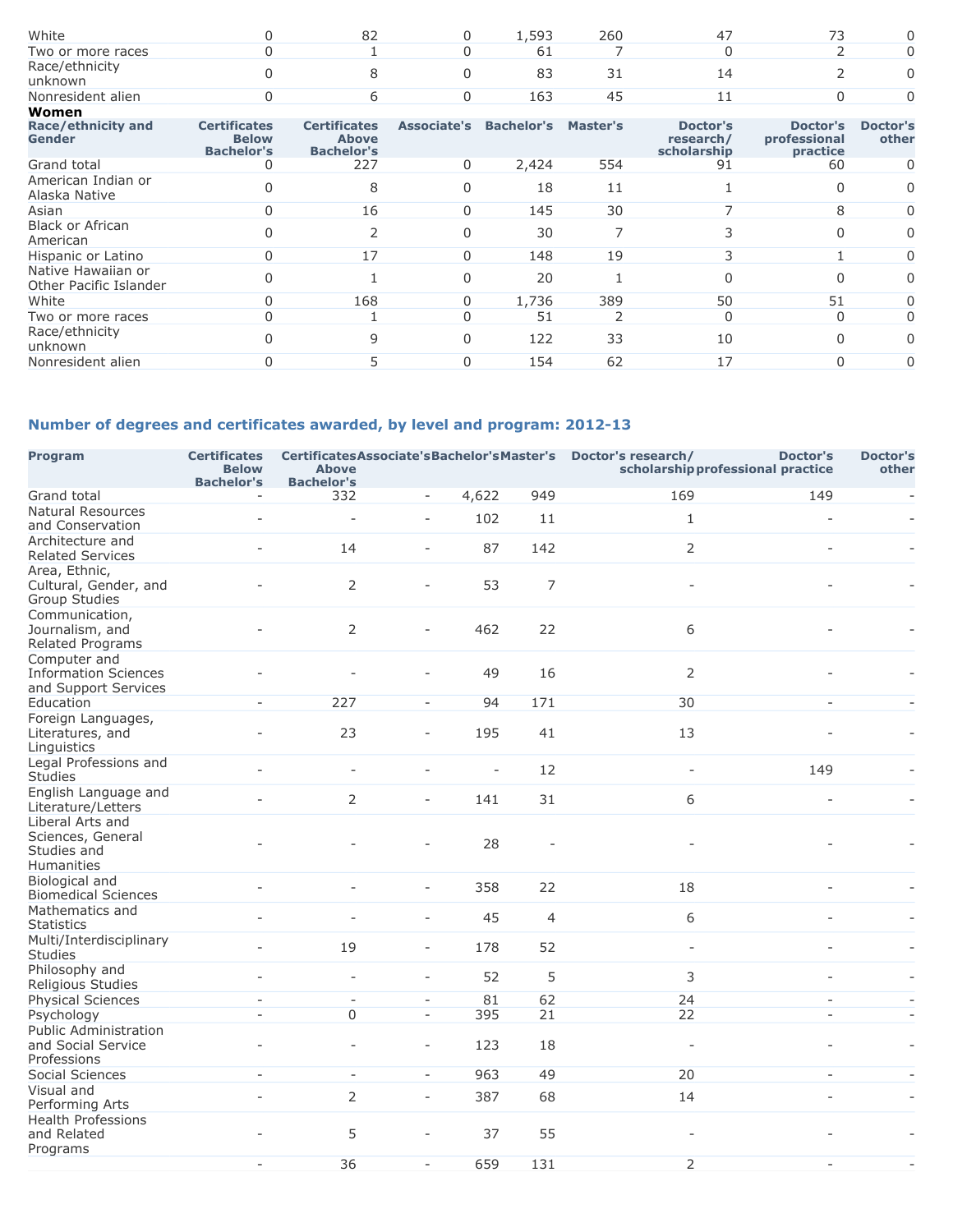## **Human Resources**

#### **Number of full- and part-time staff and graduate assistants, by primary occupational category: Fall 2012**

| <b>Occupational category</b>                                       | <b>Total</b> | <b>Full-time</b>         | <b>Part-time</b> |
|--------------------------------------------------------------------|--------------|--------------------------|------------------|
| All staff                                                          | 4,713        | 3,736                    | 977              |
| <b>Instructional Staff</b>                                         | 1,332        | 926                      | 406              |
| Research                                                           | 307          | 222                      | 85               |
| <b>Public Service</b>                                              | 236          | 157                      | 79               |
| Librarians, Curators, and Archivists                               | 126          | 108                      | 18               |
| Archivists, Curators, and Museum Technicians                       | 19           | 15                       | $\overline{4}$   |
| Librarians                                                         | 54           | 51                       | $\overline{3}$   |
| Library Technicians                                                | 53           | 42                       | 11               |
| Student and Academic Affairs and Other Education Services          | 79           | 38                       | 41               |
| Management                                                         | 333          | 310                      | 23               |
| <b>Business and Financial Operations</b>                           | 276          | 238                      | 38               |
| Computer, Engineering, and Science                                 | 306          | 271                      | 35               |
| Community Service, Legal, Arts, and Media                          | 242          | 207                      | 35               |
| <b>Healthcare Practitioners and Technical</b>                      | 63           | 47                       | 16               |
| Service Occupations                                                | 453          | 377                      | 76               |
| Sales and Related Occupations                                      | 12           | 11                       | 1                |
| Office and Administrative Support                                  | 746          | 632                      | 114              |
| Natural Resources, Construction, and Maintenance                   | 181          | 171                      | 10               |
| Production, Transportation, and Material Moving                    | 21           | 21                       | $\Omega$         |
| <b>Graduate Assistants</b>                                         |              |                          | 1,470            |
| Graduate Assistants Teaching                                       |              |                          | 1,416            |
| Graduate Assistants Research                                       |              |                          | O                |
| Graduate Assistants Management Occupations                         |              | $\overline{\phantom{a}}$ | 30               |
| Graduate Assistants Business and Financial Operations Occupations  |              |                          | 8                |
| Graduate Assistants Computer, Engineering, and Science Occupations |              |                          | 12               |
| Graduate Assistants Community Service, Legal, Arts, and Media      |              | $\overline{\phantom{a}}$ | $\Omega$         |
| Graduate Assistants Library and Instructional Support              |              | $\overline{\phantom{a}}$ | 0                |
| Graduate Assistants Healthcare Practitioners and Technical         |              |                          | 4                |

#### **Average salaries of full-time, non-medical, instructional staff equated to 9-month contracts, by academic rank: Academic year 2012-13**

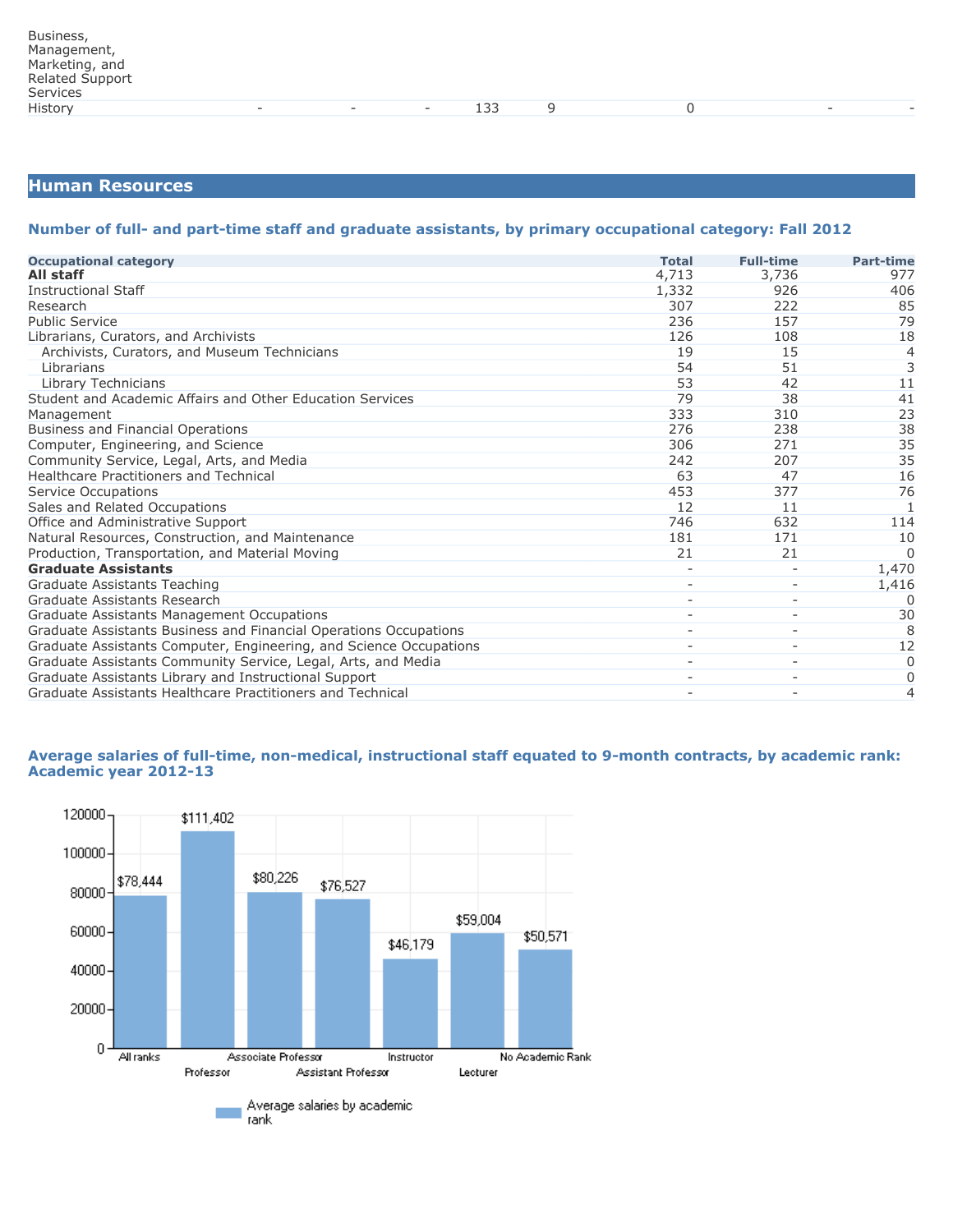#### **Number of full-time instructional, research, and public service staff, by tenure status: Fall 2012**

|                           | <b>Total</b> | <b>Instructional Staff</b> | <b>Research</b> | <b>Public Service</b> |
|---------------------------|--------------|----------------------------|-----------------|-----------------------|
| Total                     | 1,305        | 926                        | 222             | 157                   |
| With faculty status       | 1,305        | 926                        | 222             | 157                   |
| Tenured                   | 484          | 471                        |                 |                       |
| On tenure track           | 195          | 187                        |                 |                       |
| Not on tenure track       | 626          | 268                        | 210             | 148                   |
| Multi-year contract       |              |                            |                 |                       |
| Annual contract           | 626          | 268                        | 210             | 148                   |
| Less-than annual contract |              |                            |                 |                       |
| Without faculty status    |              |                            |                 |                       |
|                           |              |                            |                 |                       |

# **Finance**

#### **Percent distribution of core revenues, by source: Fiscal year 2012**



#### **Core revenues per FTE enrollment, by source: Fiscal year 2012**

| Tuition and fees                     | \$13,495 |
|--------------------------------------|----------|
| State appropriations                 | \$1,864  |
| Local appropriations                 | \$0      |
| Government grants and contracts      | \$5,473  |
| Private gifts, grants, and contracts | \$2,630  |
| Investment return                    | \$545    |
| Other core revenues                  | \$2.745  |

## **Percent distribution of core expenses, by function: Fiscal year 2012**